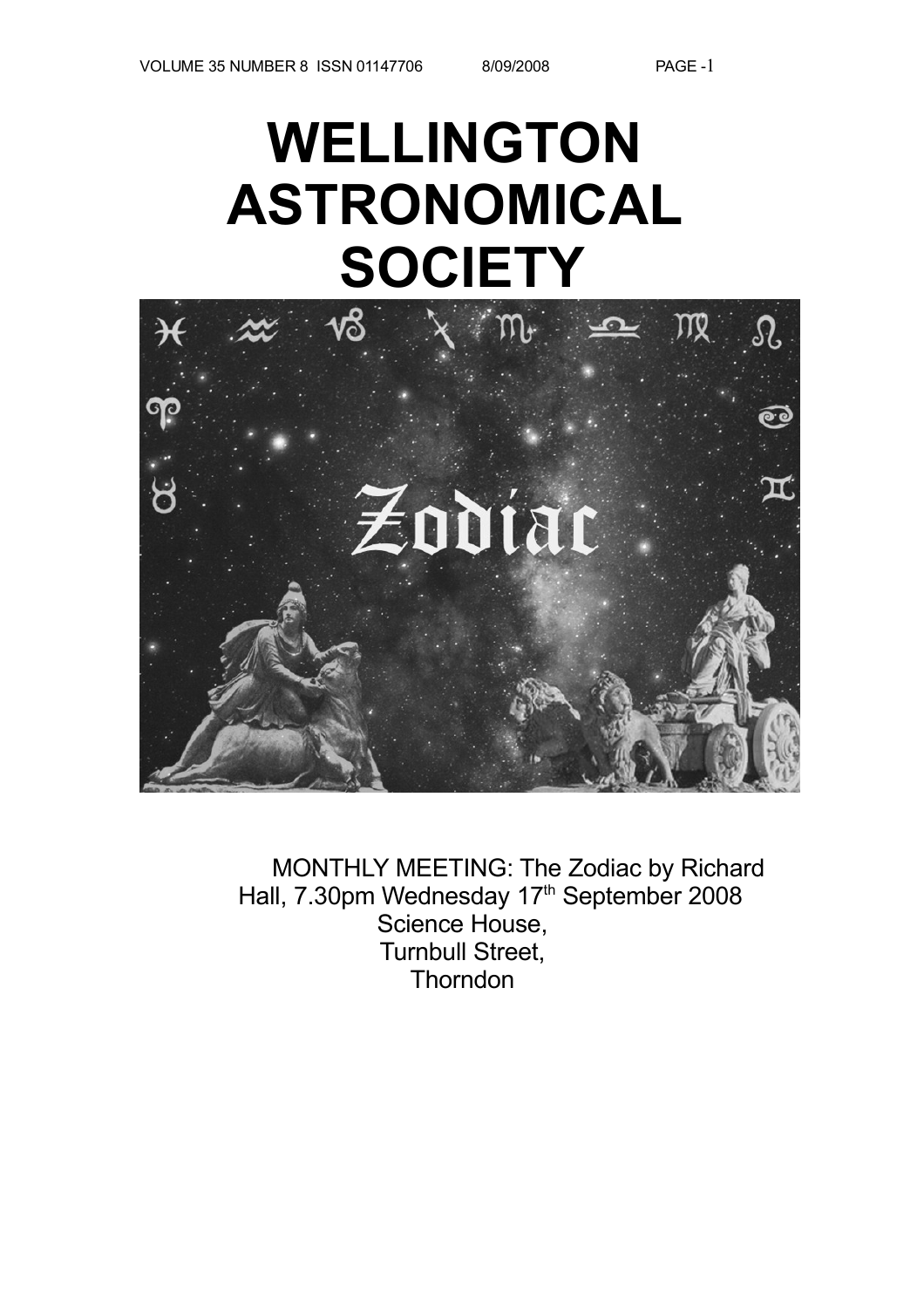| <b>CUNTENIS</b>                    |      |                                |         |  |
|------------------------------------|------|--------------------------------|---------|--|
|                                    | Page |                                | Page    |  |
| Abstract-Monthly talk-Richard Hall | 2    | From the Top by John Field     | 3       |  |
| Warwick's Eclipse trip to China    | 2    | Biographies for IYA project    | 3       |  |
| Welcome to new members             | っ    | What's in the sky in September | $3-4$   |  |
| Pauatahanui Observing Session      | ົ    | September star chart           | 5       |  |
| Gifford Star Party                 | っ    | Make a GALEX Galaxy montage    | $6 - 7$ |  |
| Thomas King Observatory            | 2    | Council contact details        |         |  |
| <b>Editorial disclaimer</b>        | っ    | Kiwi Domes ad                  | 8       |  |

#### CONTENTS

## **Zodiac by Richard Hall**

Astronomy is the oldest of all sciences and the 'signs' of the Zodiac are among the first constellations created. On the earliest of engraved stones and bones we can discern groups of stars, or constellations, indicating that forty thousand years ago people fixed their gaze upon the sky and studied the stars. For most of human history astronomy and star-lore was more than an intellectual pursuit - it was a strategy for survival. In this presentation we explore the astronomical knowledge, myths and legends of antiquity that formed a cornerstone to the rise of civilization and world religions.

### **Warwick's Eclipse trip to China**

Warwick Kissling will be giving a short presentation about his trip to view the eclipse in China.

#### **Welcome to New Members**

Wellington Astronomical Society wishes to welcome Judith Flight and Michael Stapel. We wish you every best in your astronomical endeavors.

### **Pauatahanui Observing sessions**

Observing sessions at Pauatahanui will be held on the first Saturday of the month, weather permitting. The observatory is located on "Willow Bank Farm" off Murphy's Road, Judgeford; on the left hand side of the road, about 1km from the intersection of State Highway 58 and Murphy's Road. The observatory holds a 12-inch Meade SCT on an equatorial wedge. The site has a number of flat areas at which members can place their own scope to observe. There is a toilet located in the shearing shed and car parking is in front of the shed. As the locale is a working farm it pays to wear sturdy footwear and dress warmly, bring along torch (hopefully with a red filter to protect your dark adaptation). Children are welcome but remember it will be cold, dark and mushy under foot!

This month's session will commence at 8:00pm on Saturday, September 6th. If the weather is looking doubtful please contact John Field on his mobile 021-255-1904 to see if the session is going ahead.

## **Gifford Star Party Saturday September 13th**

The Gifford star party will be held on Saturday September 13th. The contact person is Duncan Hall, Phone 474 5350.

### **Thomas King Observatory**

Ross will be operating the TKO, usually on fine Saturdays, except when Gifford is happening. Hours will vary with the season. Contact Ross Powell Ph 389-9765, email [rpowell@was.org.nz](mailto:rpowell@astronomy.wellington.net.nz) or Vicki Irons Ph 3838 710 email [virons@was.org.nz](mailto:virons@astronomy.wellington.net.nz) for more details.

## **Editorial Disclaimer**

Views expressed in this newsletter are not necessarily those of the Society as a whole

### **From The Top by John Field**

I suppose one could be questioned for taking up astronomy during the last few months, unless your passions are Radio Astronomy or catching up on the latest news via the Internet or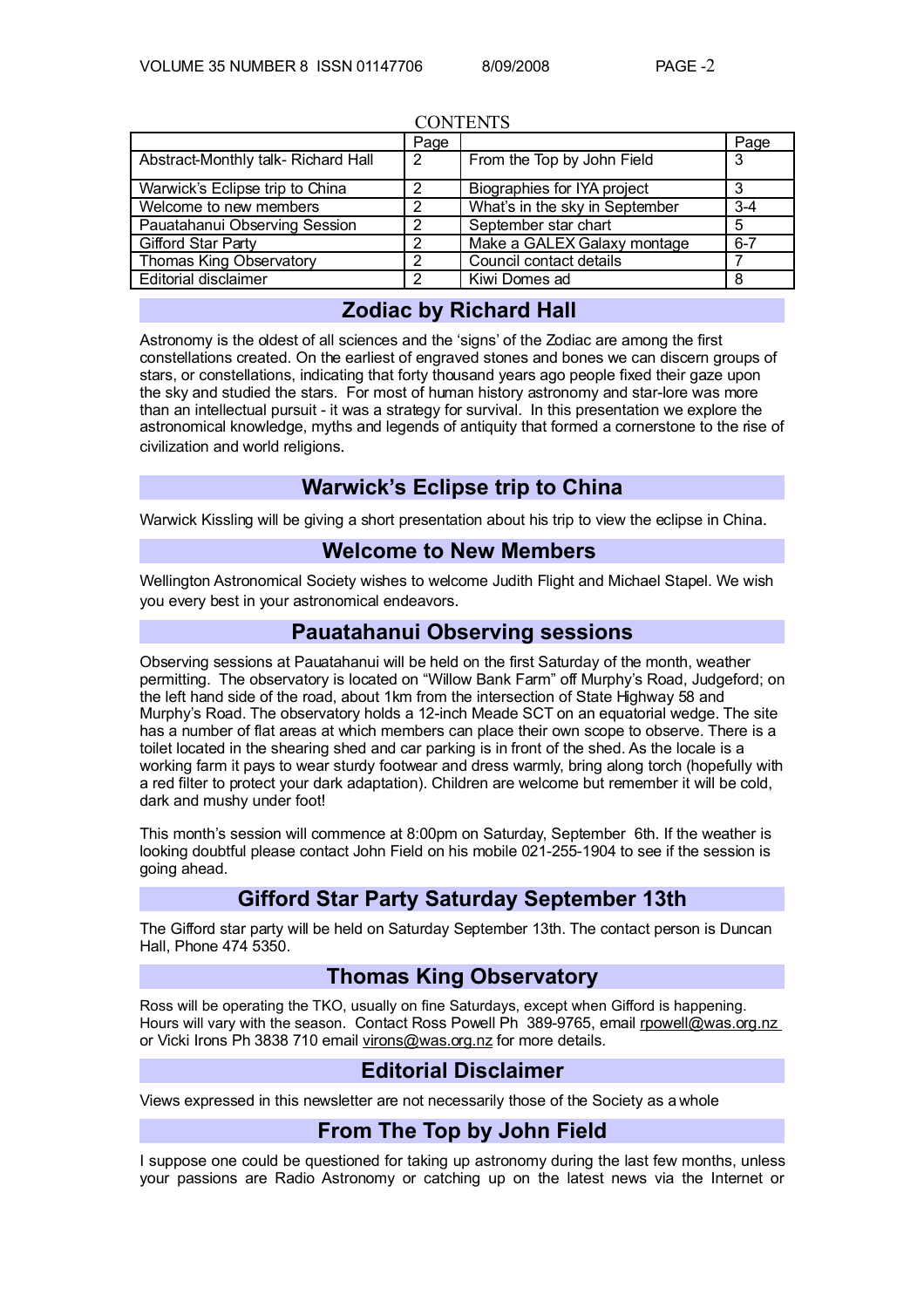Astronomy Magazines! My Telescope at home came off the pier prior to a recent downpour and has sat undercover ever since, I hope to get it operational again in the near future. I called in to Pauatahanui prior to the last observing session, which was cancelled due to bad weather (again), The telescope and dome interior are nice and dry but the surrounding grounds were very soggy. The dome exterior is in need of a clean and repainting in the coming months; this should require a couple of days labour to get the dome ready for another five years.

Plans are moving along for the RASNZ conference next year with a venue, Quality Hotel in Cuba Street, booked and the Local Organising Committee is seeking funding for keynote speakers and helping to keep costs down for attendees. The best way to make the conference a success is for members to come along.

On a personal note I have just recommenced my studies at Swinburne University doing a paper on Radio Astronomy, so if I look more stressed than normal it may be due to upcoming deadlines; Marilyn Head is doing two papers to complete her Masters in Astronomy so she will be even busier than normal!

#### Obituary Notice

I was saddened to hear that Jack O'Kane recently passed away. Jack had been a long standing member of WAS serving on the WAS Council for many years. He and Tony Dodson were the driving force behind the establishment of the Pauatahanui Observatory. Jack was a keen observer of occultations and came along to many observing sessions and trips to time occultations. Jack came along on the trip to Hawaii to observe Comet Hale-Bopp and on the weekend camp on Mount Ruapehu, all were great fun and Jack added to the events. Another of Jack's passions was tramping and on many Saturdays Jack, Owen Moore and myself would go for walks across the Belmont Hills. He is missed and my thoughts are with his family and friends. .

#### **NZ IYA Website - Biographies Still Needed. Information taken from RASNZ email Newsletter Number 87, 25 November 2007**

Marilyn Head, RASNZ Publicity officer, is still looking for notes of upcoming events and for local biographies.

She writes "The NZ International Year of Astronomy (IYA) site is up and running thanks to the sterling efforts of Roland Idaczyk at [http://www.astronomy2009.org.nz.](http://www.astronomy2009.org.nz/) To make it as useful as possible we'd like it to be comprehensive so please let me know if you want any events - and that includes any from now until the end of 2009 - to be posted. A critical part is the section that deals with NZ astronomers - past, present and overseas. We would like to include as many active astronomers as we can - it should end up being the Who's Who of NZ astronomy. So we would like all individuals and societies to send me (not Roland) names and very short profiles with any relevant links to be posted." Marilyn's email address is [www.writerfind.com/mhead.htm](http://www.writerfind.com/mhead.htm)

#### **What's in the Sky in September Information provided by Alan Gilmore Mt John Observatory**

**Jupiter** is north of overhead at dusk, shining with a steady golden light. Binoculars will show the disk of Jupiter. A small telescope easily shows all four moons and the parallel stripes in Jupiter's clouds.

**Venus**, brilliant and silvery, appears in the west soon after sunset and sets about two hours after the Sun. Venus, **Mercury** and **Mars** hang around together in the western sky for most of the month. Through the first half of September Mercury is above and left of Venus and a lot fainter. At the beginning of the month Mars is above Venus by twice Mercury's distance and a little to the right. Mars is the faintest of the three. By the  $8<sup>th</sup>$  the three planets make a rough equilateral triangle. On the 12<sup>th</sup> Mars is just half a full moon diameter left of Venus. Mercury stays above and left of Venus. Spica, the brightest star in Virgo, is well above the three planets. By the  $17<sup>th</sup>$  Venus is level with Mercury; Spica is above and Mars below. The three planets and Spica make a rough diamond pattern. On the 21<sup>st</sup> Mercury has stopped its climb up the sky. Venus, Spica and Mercury make a tilted line with Mars below them. Venus continues to set later while the other two planets and Spica fade into the twilight.

The planets' apparent bunching is a line-of-sight effect; they aren't really close to each other. Mars is on the far side of the Sun, 360 million km from us, slipping lower in the sky as we leave it behind.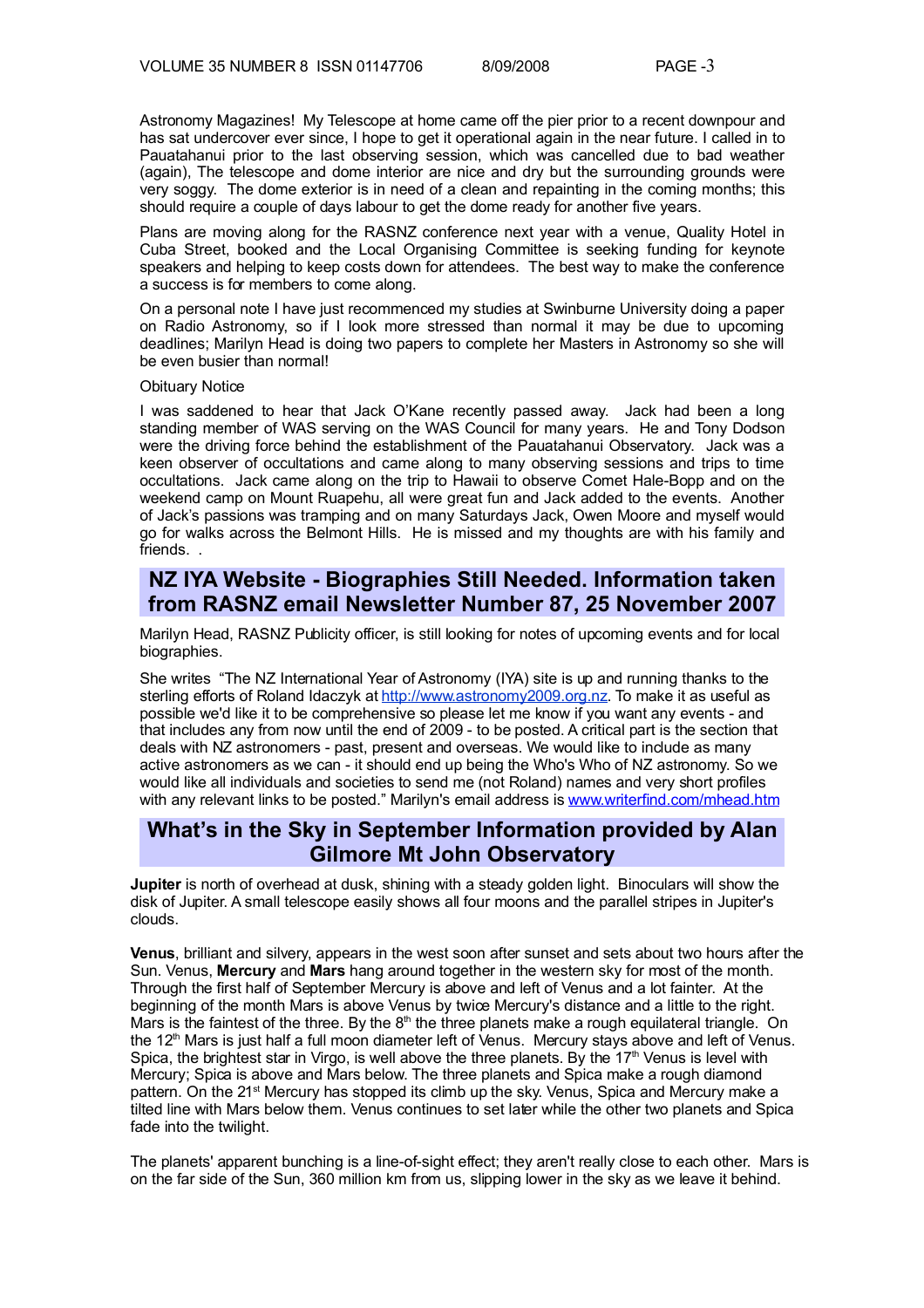Venus is also on the other side of the Sun, 220 million km away, but gains altitude as it catches us up. Speedy Mercury swings out from the far side of the Sun then falls lower in the twilight as it passes us on the inside lane. It is 165 million km away at the beginning of the month and 102 million km away at the end.

**Canopus**, the second brightest star, is near the south skyline at dusk. It swings upward into the southeast sky through the morning hours. Canopus is a truly bright star: 13 000 times the Sun's brightness and 300 light years\* away. On the opposite horizon is **Vega**, one of the brightest northern stars. It is due north at dusk and sets in the late evening. **Arcturus**, the brightest northern star, sets in the northwest at dusk. It often twinkles red and green as the air splits up its orange light.

Midway down the southwest sky are 'The Pointers ', Beta and **Alpha Centauri**. They point down to **Crux** the Southern Cross. Alpha Centauri is the third brightest star. It is also the closest of the naked eye stars, 4.3 light years away. And it is a binary star: two sun-like stars orbiting each other in 80 years. A telescope magnifying 50x will easily split the pair. Beta Centauri, like most of the stars in Crux, is a blue-giant star hundreds of light years away.

West of overhead the orange star **Antares** marks the heart of the Scorpion. The Scorpion's tail hooks toward the zenith like a back-to-front question mark. Antares and the tail make the 'fish-hook of Maui' in Maori star lore. Antares is a red giant star: 600 light years away and 19 000 times brighter than the Sun. Between **Scorpius** and Jupiter is 'the teapot' made by the brightest stars of **Sagittarius**. It is upside down in our southern hemisphere view.

The **Milky Way** is brightest and broadest overhead in Scorpius and Sagittarius. In a dark sky it can be traced down past the Pointers and Crux into the south. To the north it passes Jupiter and Altair, meeting the skyline right of Vega. The Milky Way is our edgewise view of the galaxy, the pancake of billions of stars of which the Sun is just one. The thick hub of the galaxy, 30 000 light years away, is in Sagittarius. The actual centre is hidden by dust clouds in space. The nearer clouds appear as gaps and slots in the Milky Way. A scan along the Milky Way with binoculars shows many clusters of stars and some glowing gas clouds, particularly in the **Carina** region below Crux, and in Scorpius and Sagittarius.

The Large and Small Clouds of Magellan, **LMC** and **SMC**, look like two misty patches of light in the south sky. They are easily seen by eye on a dark moonless night. They are galaxies like our Milky Way but much smaller. The LMC is about 160 000 light years away; the SMC about 200 000 light years away.

\*A **light year** (**l.y**.) is the distance that light travels in one year: nearly 10 million million km or 10 13 km. Sunlight takes eight minutes to get here; moonlight about one second. Sunlight reaches Neptune, the outermost major planet, in four hours. It takes four years to reach the nearest star, Alpha Centauri.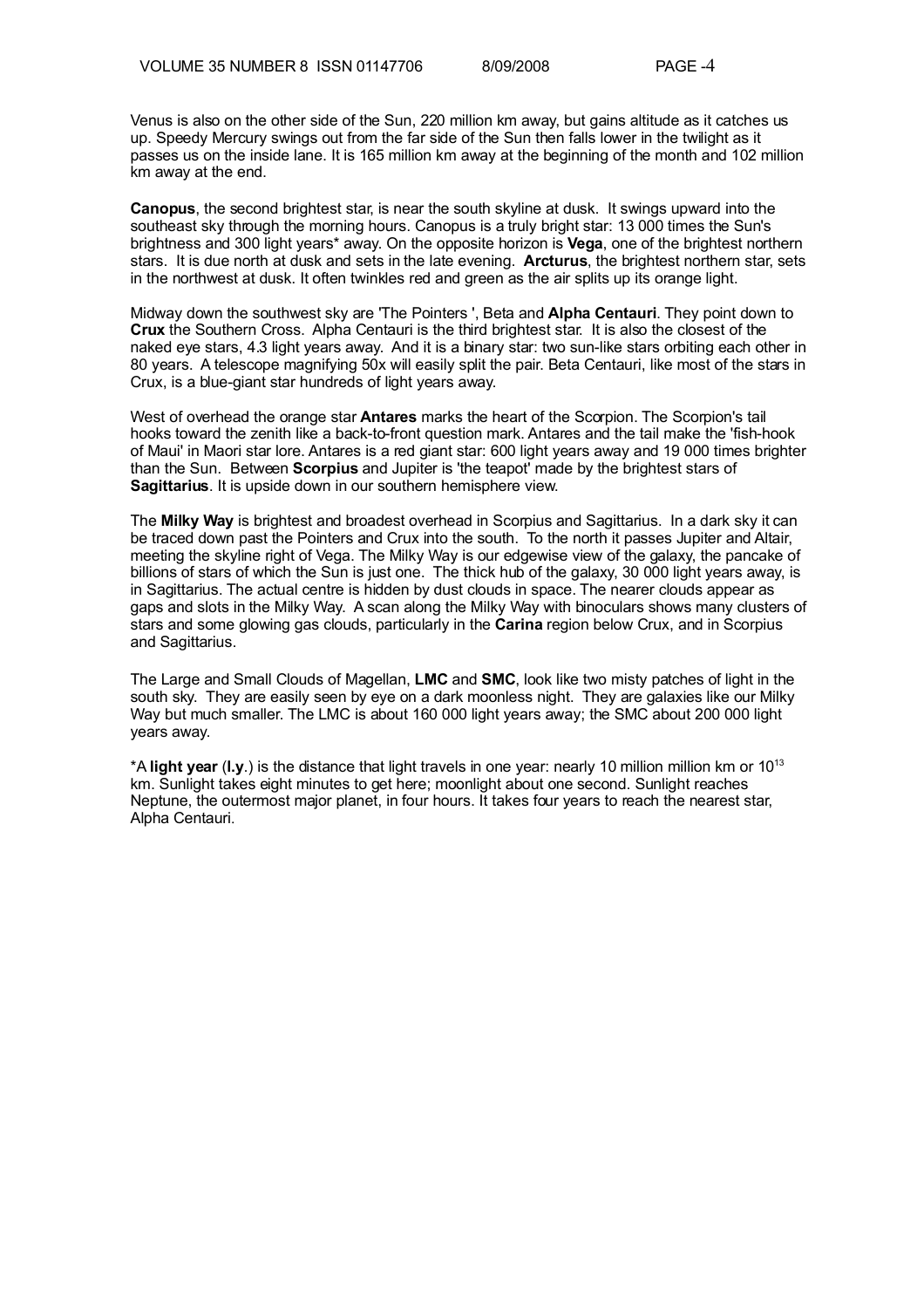Sep. 15 at 8 p.m.



Evening sky in September 2008

To use the chart, hold it up to the sky. Turn the chart so the direction you are looking is at the bottom of the chart. If you are looking to the south then have 'South horizon' at the lower edge. As the earth turns the sky appears to rotate clockwise around the south celestial pole (SCP on the chart). Stars rise in the east and set in the west, just like the sun. The sky makes a small extra clockwise rotation each night as we orbit the sun.

Golden Jupiter is north of overhead in the evening, setting in the southwest around 2 a.m. Brilliant Venus is low in the west at sunset, setting about two hours after the sun. Mercury and Mars are near Venus for most of the month. Orange Antares, the Scorpion's heart, is west of the zenith. The Scorpion's tail, a.k.a. the fish-hook of Maui, curls toward the zenith. Crux, the Southern Cross, and the Pointers are in the south-west. Canopus is near the south horizon, moving up into the eastern sky. Vega shines on the opposite horizon. The Milky Way spans the sky from north to south. Arcturus twinkles red and green as it sets in the northwest.

Chart produced by Guide 8 software; www.projectpluto.com. Labels and text added by Alan Gilmore, Mt John Observatory<br>of the University of Canterbury, P.O. Box 56, Lake Tekapo 7945, New Zealand. www.canterbury.ac.nz

## **September Sky Map created by Alan Gilmore**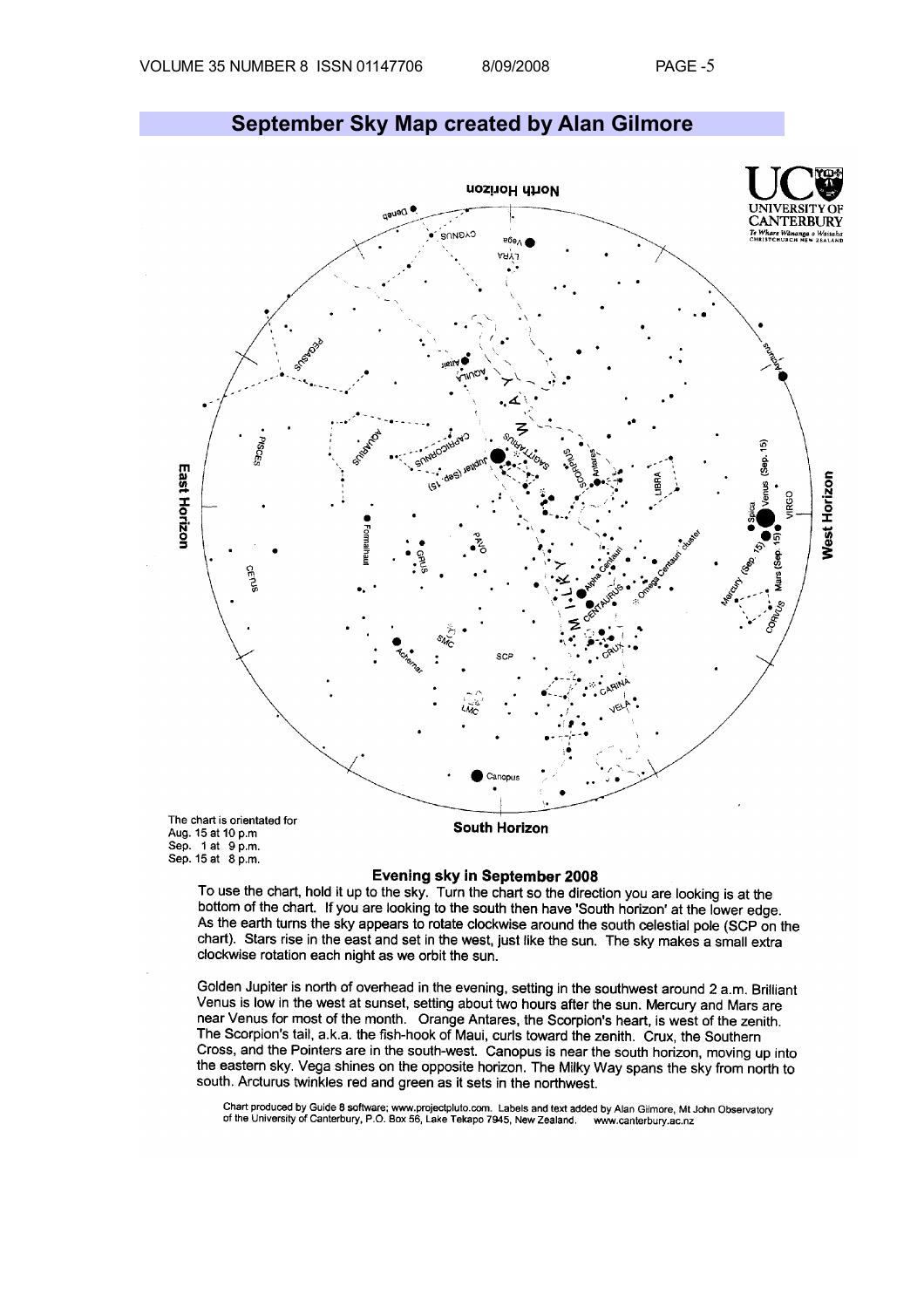## Make a GALEX Galaxy Montage **taken from the NASA Space Place website and © to Colleen Barboza.**

*DISCLAIMER: all personal and professional opinions presented herein are my own and do not,* **in any way, represent the opinion or policy of JPL/NASA.**



Make a colourful work of galactic art using coffee filters, markers, and construction paper. Hang your galaxy montage on the wall or refrigerator. It will remind you of the beauty of the night sky and the great variety of shapes the galaxies take.

#### **What you need:**

- Coffee filters, any size, 2-6. (For best results, ask a grown-up to iron them flat before using.)
- One large sheet (11 x 17) of black construction paper
- One large sheet (11 x 17) of colored or white construction paper (optional)
- Coloured marker pens, at least 3 bright colours, **not permanent markers**. You want the colours to run together!
- Water in a cup
- Plastic sheet to protect table (a garbage bag works fine)
- Eye dropper or drinking straw
- **Scissors**
- **Glue stick**
- Blue (or other colour) glitter (optional)

#### **What to do:**

- 1. Using the water-colour markers, draw colourful designs on the filters. You could draw stars, planets, moons, and comets, if you like. After all, these are all objects that make up galaxies!
- 2. Spread out the plastic sheet to protect table or floor, and lay the coffee filters on it.
- 3. Use the straw or eye dropper to dribble a few drops of water on the filters. The water will make the colors run together in lovely ways. Let the filters dry.
- 4. When the filters are dry, cut them into galaxy shapes. See the galaxy patterns for our "**[Make a Galactic Mobile](http://spaceplace.jpl.nasa.gov/en/kids/galaxies.pdf)**" activity for shape ideas. You may want to make the "arms" of spiral galaxies very long. Scientists have discovered the spiral arms often extend much farther than anyone thought. If you make the galaxies different sizes, the smaller ones will seem to be farther away.
- 5. Arrange your galaxies on the sheet of black construction paper and glue them down with the glue stick.
- 6. If you like, use the glue stick to add some blue glitter highlights to your galaxies.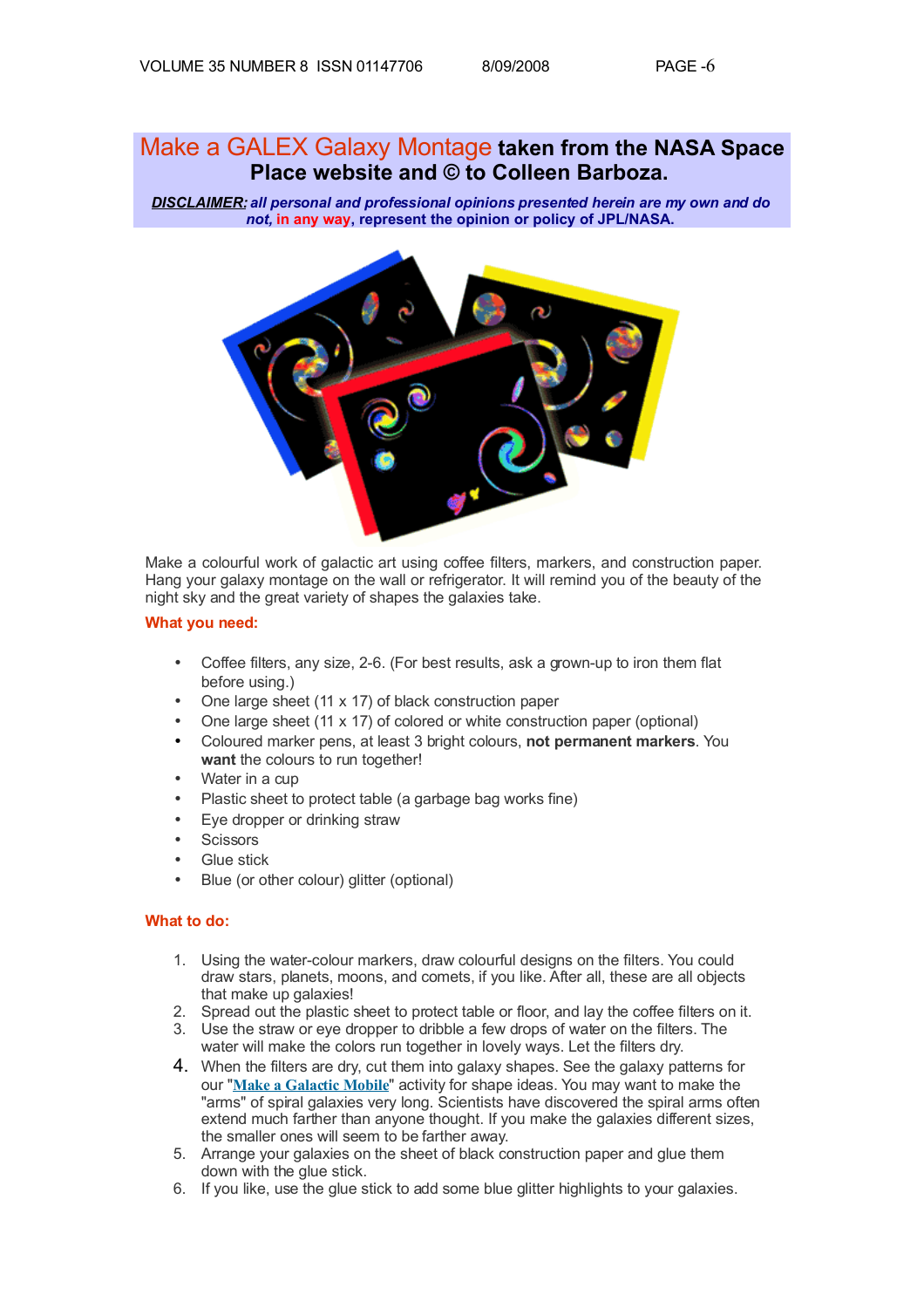# **Council Contact details**

#### **COUNCIL OF THE WELLINGTON ASTRONOMICAL SOCIETY INC.**

**P.O.Box 3126 Wellington**

Website at [http://astronomy.wellington.net.nz](http://astronomy.wellington.net.nz/)

| President         | John Field          | Ph 938-4526     | john.field@paradise.net.nz |
|-------------------|---------------------|-----------------|----------------------------|
| Vice-President    | Vicki Irons         | Ph 383-8710     | virons@was.org.nz          |
| <b>Newsletter</b> | Brenda Johnston     | Ph 478-9008     | bjohnston@was.org.nz       |
| Editor            |                     |                 |                            |
| Trsr/mmbrship     | Lesley Hughes       | Ph 472-5086     | hpwas@hugpar.gen.nz,       |
| Education/library | Vicki Irons         | Ph 383-8710     | virons@was.org.nz          |
| Committee         | <b>Bill Parkin</b>  | Ph 472-5086     | hpwas@hugpar.gen.nz        |
|                   |                     | 027 642-7093(m) |                            |
|                   | Marilyn Head        | Ph 389-0882     | marilyn@actrix.co.nz       |
|                   | <b>Edwin Rodley</b> | Ph 463-6992(w)  | edwinrod@was.org.nz        |
|                   |                     | 021-124-6513    |                            |
|                   | Diane Zemanek       | Ph 237-8191     | diane.zemanek@axon.co.nz   |